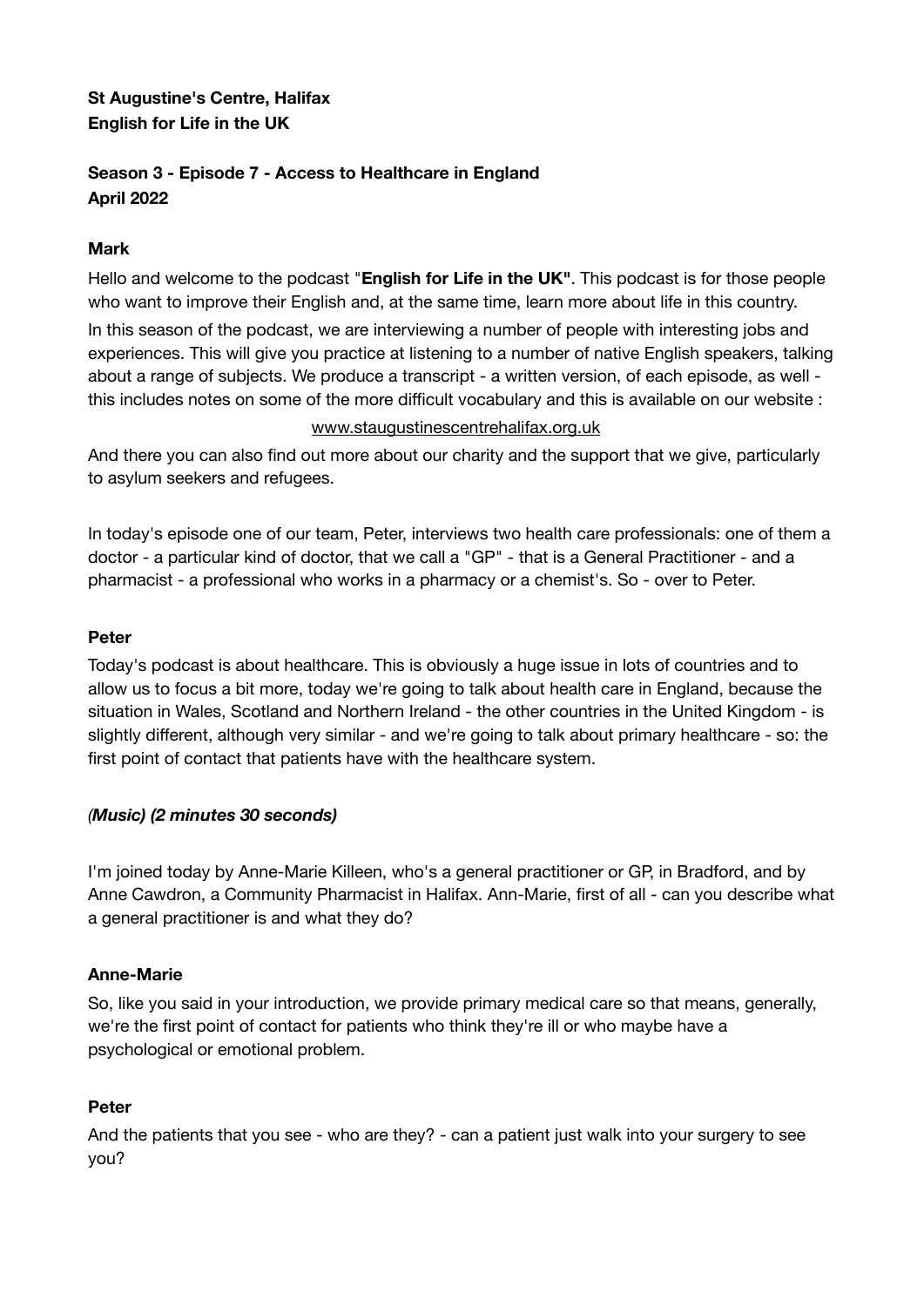## **Ann-Marie**

Well, as long as you're registered first. So that's a very easy process: you just ask friends or neighbours where the nearest local general practice is, or you can Google it. And if you live somewhere like Bradford, there may be twenty *practices* within walking distance of your house. But, generally, we would recommend that you join the one that is closest to your house because it makes it easier to make and attend appointments, and it also makes it easier for you to have home visits from the Community Team, if you are not able to get to the surgery<sup>1</sup>[.](#page-1-0)

<span id="page-1-1"></span>So you approach the surgery that you want to join - and tell the receptionist that you want to join the list, and they'll give you some paperwork to complete with your personal details, date of birth, etc. and some *form of ID* like a passport, for instance, and then those details will be passed on to the registration authorities, but from that moment, you're entitled to get medical care, at that general practice.

## **Peter**

And what sort of treatments are delivered, in your practice?

## **Anne-Marie**

So - we deal with acute problems - they're short-term, new problems - and also chronic, longterm problems. So, long-term problems might include things like diabetes, asthma, skin diseases, heart disease. And they're generally managed by a team of doctors and nurses and pharmacists at the practice. And then people also present with short-term, acute problems like they wake up with a rash or stomach pain or they think they might have a urine infection, or whatever. Then, they would also present to the general practice first, for help and advice.

#### **Peter**

Presumably, there are other professionals within the practice who provide some of those services - what sort of professionals actually are part of the surgery [team]?

(*5:26*)

## **Anne-Marie**

Yeah [yes] - well, our practice, which serves about 8000 patients, and it's fairly typical of an innercity practice: so, there's four senior permanent doctors and there's usually three junior doctors, in training, who will be foundation year or general practice training doctors, often a medical student, and then there's a full team of receptionists, who are your initial point of contact, when you approach the surgery, a nursing team, healthcare assistants, pharmacists who are employed by the practice, as opposed to a pharmacy shop and also, we have physiotherapists on site, as well.

#### **Peter**

When you speak ... when you talk to a patient, presumably there are some issues that can be dealt with by yourself or by the team in the practice, but also others that get referred on to other parts of the national health service - so what sort of conditions get referred on?

#### **Anne-Marie**

<span id="page-1-0"></span>[<sup>1</sup>](#page-1-1) the surgery is the place where the local doctor and other health professionals are based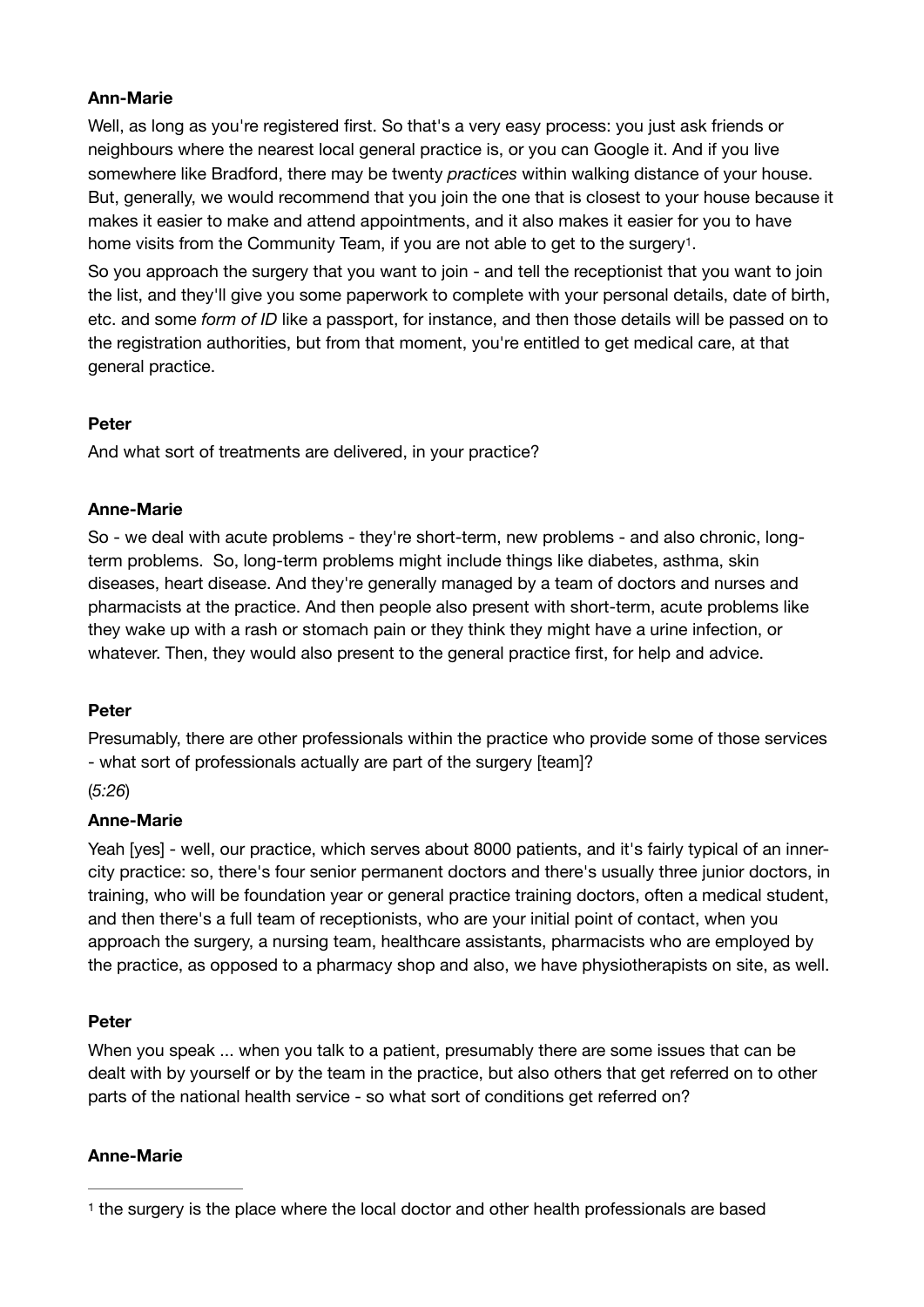So, GP's manage most chronic medical problems such asthma, diabetes, heart disease. Occasionally, there may be additional factors which mean they need to be managed in hospital. So, for instance - we manage probably 90% of diabetes care, but don't manage children who are on insulin, for instance. That's usually because they're growing, and their treatment tends to change from one month to the next, and once they become adult, the condition is normally stable and will then be managed in general practice.

<span id="page-2-5"></span>And then anyone who requires an operation, for example, they've got a ... they need a hip surgery, orthopaedic<sup>2</sup>surgery or they might have a more serious medical condition - such as cancer - they ... problems like that would be referred into the hospital to see the appropriate specialist.

<span id="page-2-7"></span><span id="page-2-6"></span>Also,if they need certain investigations .... GPs have open access<sup>[3](#page-2-1)</sup> to many investigations, like scans[,](#page-2-2) including MRI scans, ultra-sound scans<sup>[4](#page-2-2)</sup>, blood tests, but there are certain investigations where you have to go through a specialist first, to get that test done. So we attempt to manage most things and we probably manage 90% of problems in primary medical care and then there's maybe 10% of problems that need to be referred on to hospital.

<span id="page-2-8"></span>One of the things we don't see is accidents and emergencies. So if you've got a dangerous, severe medical condition such as extreme chest pain, shortness of breath, breathing problems, heavy bleeding<sup>5</sup>[,](#page-2-3) you'd need to go to hospital immediately, because general practice is not able to deal and respond quickly enough to medical emergencies.

So if you did contact the surgery, it would be recommended that you go to hospital immediately, by ambulance or take yourself there, immediately. The same, if you think you've got a broken bone, if you've fallen off a ladder or something, or you've badly hurt something - you need to go to hospital. Because we've got access to X-rays, but not immediately.

# *(8:53*)

## **Peter**

And, I guess one question that is ... feels quite unusual to someone in England, but is probably common elsewhere in the world - is: how much does all this treatment cost?

## <span id="page-2-9"></span>**Anne-Marie**

It's all free at the point of deliver[y](#page-2-4), so once you register with a GP, you're entitled to - in theory<sup>[6](#page-2-4)</sup> unlimited visits to the surgery, unlimited home visits. The only thing that you might have to pay for is the medication, if you are not entitled to free prescriptions.

<span id="page-2-0"></span>[<sup>2</sup>](#page-2-5) orthopaedic- relating to bones, joints and muscles

<span id="page-2-1"></span> $3$ open access - a GP can order the scan or test, though the facility or machine may be at the hospital some distance away

<span id="page-2-2"></span><sup>&</sup>lt;sup>[4](#page-2-7)</sup> MRI and ultra-sound are 2 different kinds of scan - that is a technic for producing an image of that part of the body

<span id="page-2-3"></span>[<sup>5</sup>](#page-2-8) heavy bleeding - excessive blood loss

<span id="page-2-4"></span><sup>&</sup>lt;sup>[6](#page-2-9)</sup> in theory - sometimes theory and practice differ; theory may represent the ideal situation but it is not able to be achieved in the real world.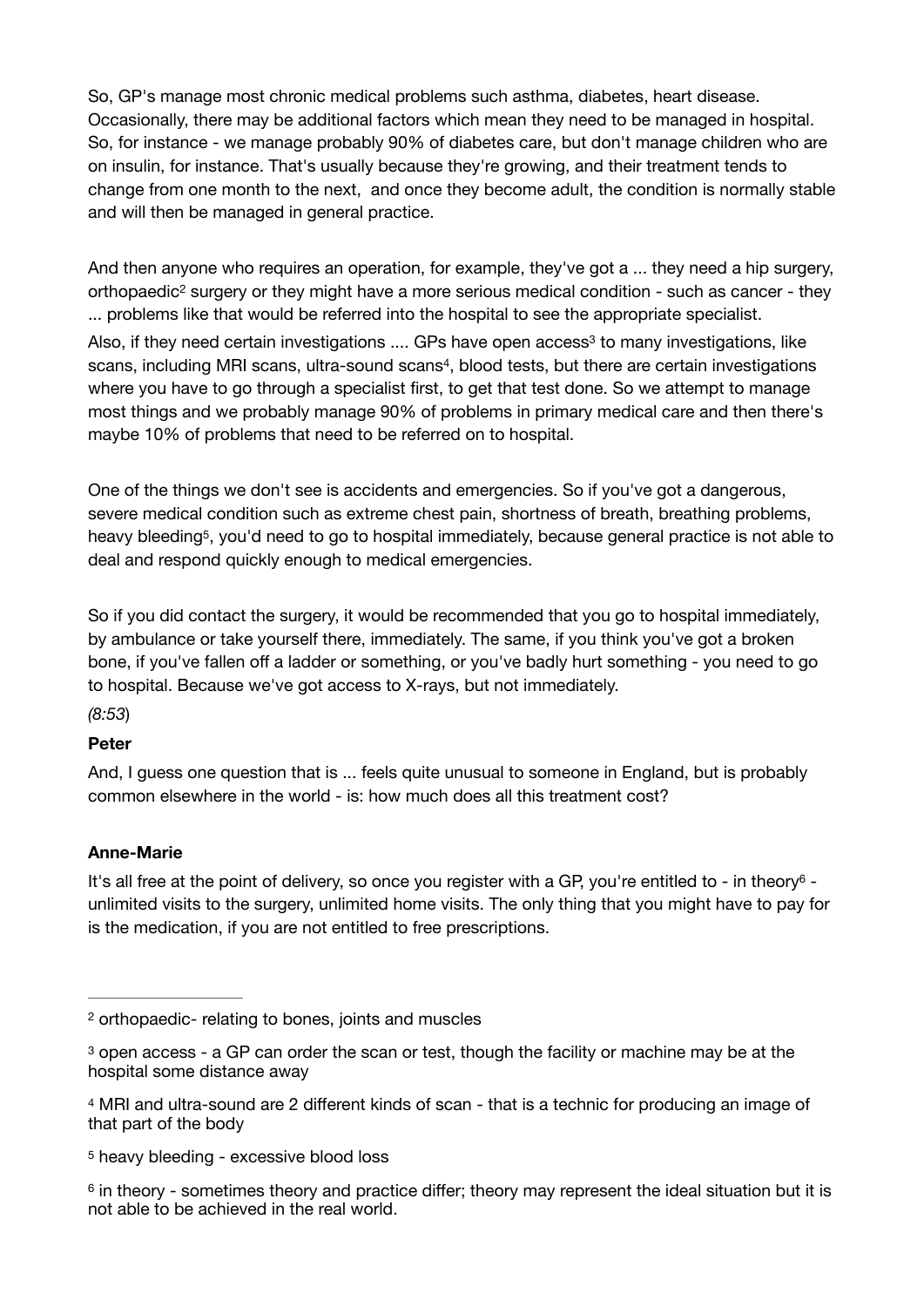#### **Peter**

Thank you. So, turning to Anne, our Community Pharmacist: I guess a very similar question to start with - Anne, what is the role of a Community Pharmacist?

#### **Anne**

<span id="page-3-2"></span>A community pharmacist is what we would call a chemist's shop, quite often, like Anne-Marie mentioned. There are about 11,500 community pharmacists in England, and around 90% of the population is within 20 minutes' walk of a community pharmacy. Pharmacies tend to be located in areas where people live and where people work. And it's a health care professional on a *High Street*, in a shopping centre, in your local village, that you can access, free-of-charge without an appointment, that's our unique selling point<sup>[7](#page-3-0)</sup>, if you like - you can just walk into a community pharmacy, at any time. A lot of the pharmacies do tend to be open quite extended hours, these days, particularly in areas in shopping centres and things: they are open into the evening, so they fitaround the working hours<sup>[8](#page-3-1)</sup> of people, so they are accessible either during their lunch breaks or after work, but also very often, they are open at weekends, when other primary care services aren't available.

#### <span id="page-3-3"></span>**Peter**

So just to be clear on that, anybody can walk into the shop and talk direct to the pharmacist - the health care professional - without an appointment?

#### **Anne**

Yes - that's correct - like in the GP's surgery, there are other staff employed in the pharmacy, apart from the actual pharmacist: health care assistant, trained dispensers. Very often these would be the first people that you would see, walking into the community pharmacy, and they have a level of training up to an appropriate level, but there is always a pharmacist within a community pharmacy, during the hours that the pharmacy is open and you can talk to the pharmacist for advice. and the pharmacist is available to intervene should they feel that is necessary within any conversation that you might be having with the other trained staff, within the pharmacy,

#### **Peter**

And what sort of services are provided within the pharmacy?

#### **Anne**

One of the main services within the pharmacy is the *actual dispensing of prescriptions* and they are now mostly sent electronically from the GPs. It used to be case that the patients would see the doctor and get a physical piece of paper: a prescription. That's largely changed to electronic prescribing, whereby the prescription is sent via a safe NHS network to the pharmacy that the patient nominates. You don't need to be registered with a community pharmacy, that's different to

<span id="page-3-0"></span><sup>&</sup>lt;sup>7</sup>unique selling point - business language (often shortened to "USP") for commercial advantage, used ironically here, because it is not a service that is charged for, so no "sale" is involved.

<span id="page-3-1"></span><sup>&</sup>lt;sup>8</sup>working hours - this is referring to the previously more usual "09.00 - 5.00" working day and would still be the norm for many office and shop workers, but less universal now.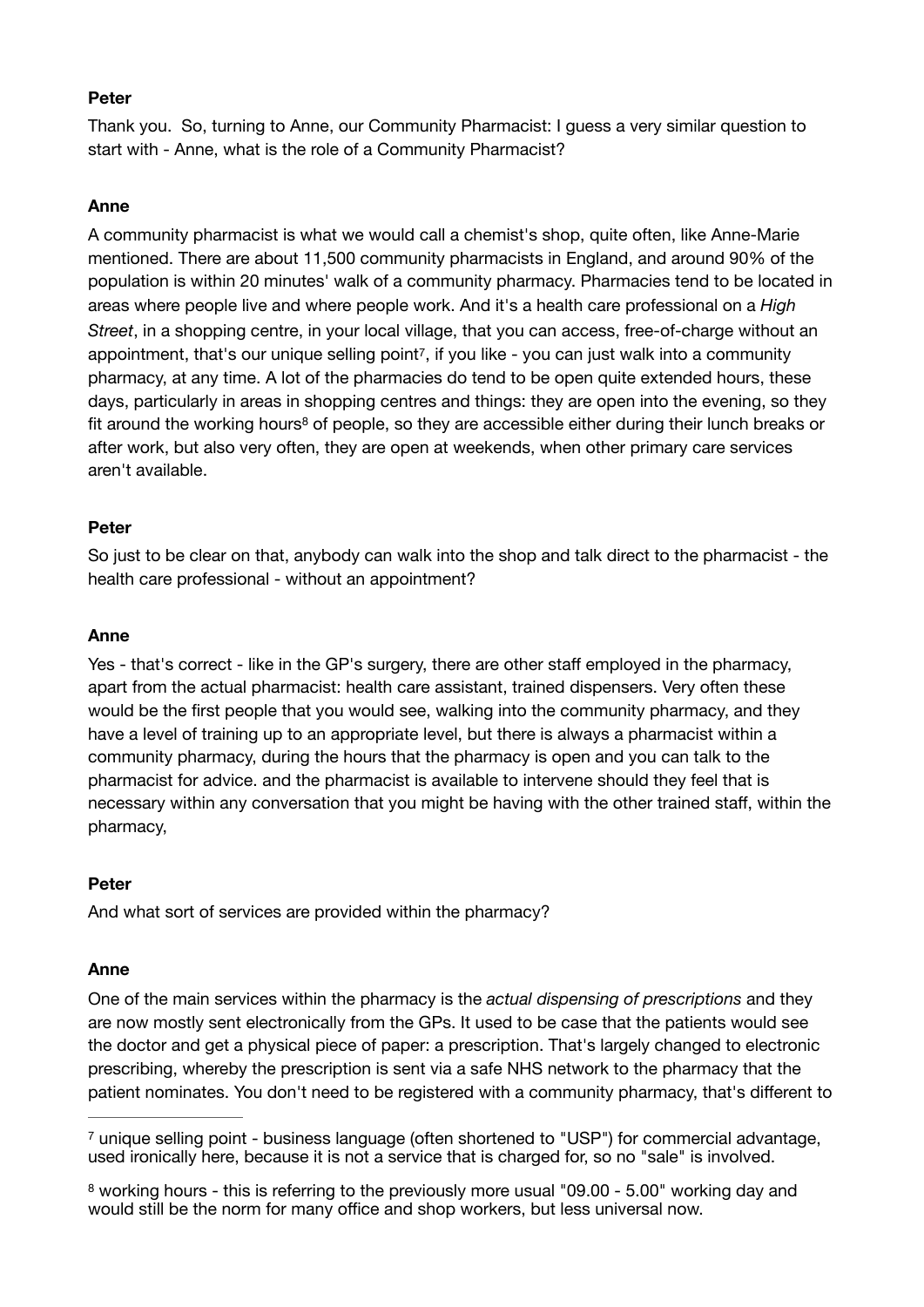the GP [procedure/requirement], but if you regularly get prescriptions, you would need to nominate which pharmacy you want your prescription sent to. And that can be done at your GP surgery, it can be done at the pharmacy itself, or it can also be done on the NHS app, and the NHS app can be used also for re-ordering repeat prescriptions for regular medication, that you get from your GP's surgery, they can be requested by the NHS app and sent to the pharmacy. *(12:59)* 

The other kind of services that you can find within a pharmacy are the selling of medication. So a lot of conditions don't need a prescription for medication but you can buy medication within the pharmacy. Legally, there are three categories of medication available within England and within the UK. What's called "general sales" medication which you can buy in a supermarket. It tends to provide small quantities of things that are suitable for minor, self-limiting conditions. We have a quite unique category of medication, within the UK, called "pharmacy medicines" which are available to purchase, without a prescription, but can only be purchased within a pharmacy, under the supervision of the pharmacist, and so that's that stronger pain medication, larger quantities, treatment for conditions that you might go to the doctor with but can also be used to treat things like minor infections, particularly skin infections, and if they don't respond to the treatment, then you can then go on to see the doctor, so it could be used as the first line treatment - and then the medication that is only available on prescription, which is "prescription-only medicine". Most pharmacies these days, also offer other services, apart from the dispensing and supply of medication, so things like blood pressure checks, weight loss, weight management, smokingcessation, and a lot of pharmacies also offer services like delivery of medication.

<span id="page-4-1"></span> $Flu<sup>9</sup>$  $Flu<sup>9</sup>$  $Flu<sup>9</sup>$ vaccination is another service, that is widely available among community pharmacies and a lot of pharmacies have also become a Covid-vaccination centres, since the pandemic.

#### **Peter**

And how do you work with other health care professionals, so with a doctor's surgery for example? Do you work closely with them?

## **Anne**

It's variable. A lot of our pharmacies are closely located to GP's surgeries and they would tend to get most of that GP's prescriptions from that GP's surgery to dispense. And they would generally have a good relationship with that GP's surgery, because they're dealing with their patients, all the time.

Some pharmacies are located in the *high street* and they could get prescriptions from all over the local area. They are less likely to have close links with the GPs' surgeries but we are health care professionals and that is recognised within the GPs' practices, so if ...we could, for example, refer a patient to the GP if we think it is something that needs an urgent referral - something that can't be dealt with, within the pharmacy. And very often, that is a way of getting to see a doctor perhaps sooner, than you might be able to, just by ringing up yourself. Generally, we have the same access to the GPs surgeries through the reception staff, but a lot of doctors' surgeries do now employ community pharmacists, so quite often there's a closer professional link between the primary care pharmacist, working within the GPs practice and the Community Pharmacist, dispensing the prescriptions.

<span id="page-4-0"></span>[<sup>9</sup>](#page-4-1) flu, short for influenza, a common infection usually involving a high temperature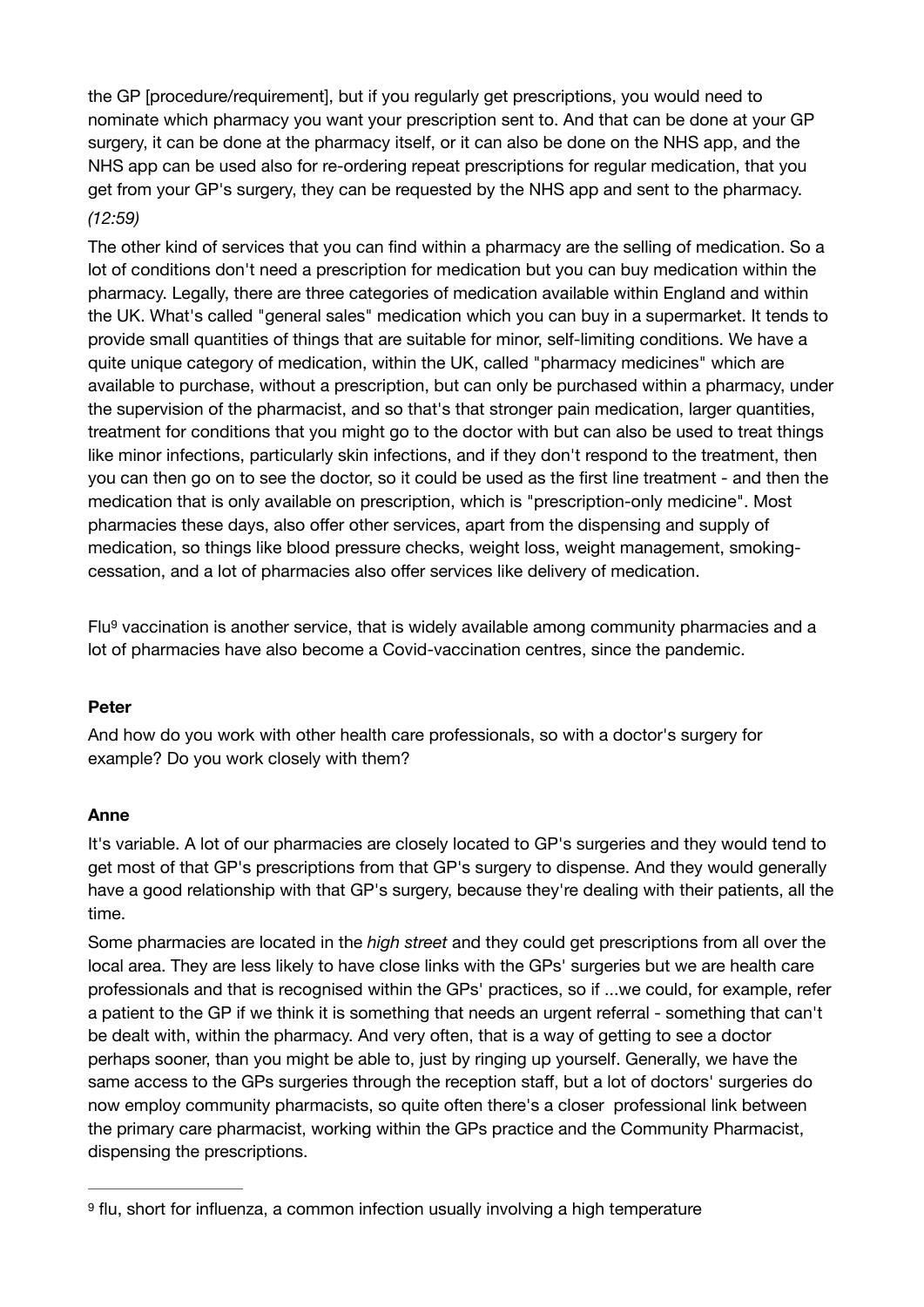## **Peter**

And a similar question to what I asked Anne-Marie: what are the charges for using the Community Pharmacy?

## **Anne**

So - dispensing of prescriptions - the vast majority of people - that's about 70% of people - do not pay for prescriptions, because they come under some kind of prescription exemption [from charges]. Everybody over the age of 60 gets free prescriptions, everybody under the age of 16, gets free prescriptions. Children [aged] 16-18 and in full-time education, pregnant mothers, and for a full year after the birth of the baby, certain medical conditions, disabilities, these all are exemptions that give you a free prescription. And a lot of the benefits[,](#page-5-0) including universal credit<sup>[10](#page-5-0)</sup>, though there are conditions on that, and tax credits, entitle patients to free prescriptions.

## <span id="page-5-2"></span>**Peter**

So Anne mentioned, there, vaccinations which is obviously a very relevant subject and has been, throughout the Covid pandemic. So looking more generally, at vaccinations - Anne, you mentioned that people can get Covid vaccinations in certain pharmacies. What other vaccinations actually are available through the pharmacy?

## (*18:00)*

#### **Anne**

Most pharmacies now do flu vaccinations and that is free-of-charge for .... this year, it's been for people under the age of ...over the age of 50, but that is changing back to "over the age of 65" or with certain medical conditions, from the flu season this year, which will be starting in September. And also a lot of pharmacies will provide, at quite a reasonable charge, the flu vaccination for people who aren't covered for free vaccine.

<span id="page-5-3"></span>Covid vaccination is free-of-charge and follows the national guidelines, the national programme more and more pharmacies are doing Covid vaccinations and quite a number of pharmacies also provide travel vaccinations. So, for example, people who are travelling for the Haj<sup>[11](#page-5-1)</sup> or if they are travelling where they may need a yellow fever certificate, certain pharmacies will do those vaccinations as well ...but the regular childhood vaccinations are provided by doctor's surgeries.

#### **Anne-Marie**

So, as soon as a child is born, the midwife notifies the parents to get the child registered and then they're automatically becoming a patient of the ... usually, the family practice where the parents are already registered. And then it will automatically be generated by the computer - the recalls: for routine childhood vaccinations of which there are a growing number and they're normally given at the doctor's surgery, by one of the nursing staff.

#### **Peter**

<span id="page-5-0"></span><sup>&</sup>lt;sup>10</sup> universal credit is a relatively new social security payment for people with low incomes

<span id="page-5-1"></span>[<sup>11</sup>](#page-5-3) a Muslim pilgrimage to Mecca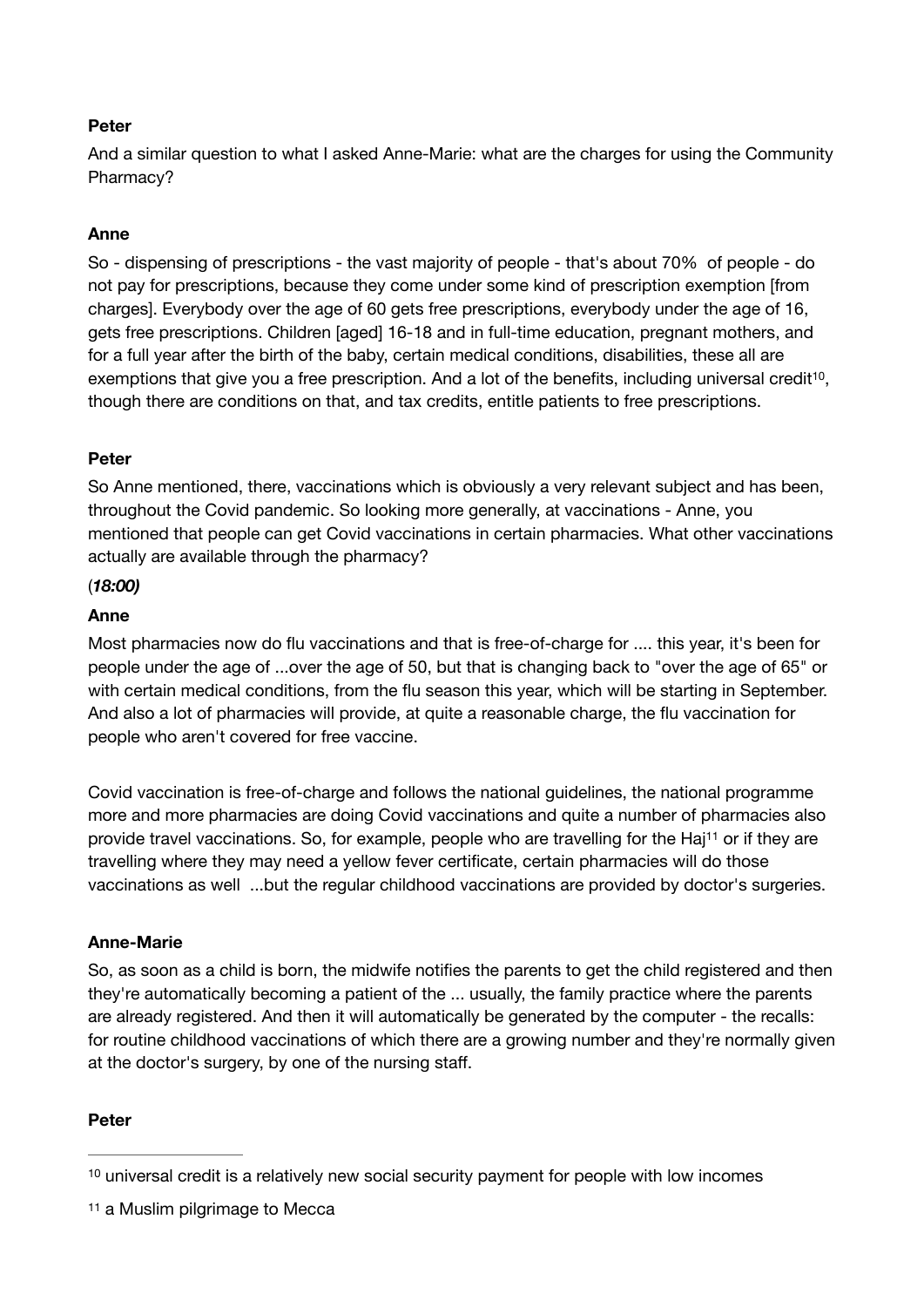People may well be aware that, in this country, you dial 999 if you have an emergency, but there is another service where you dial 111. Could you explain what that is please?

## **Anne**

<span id="page-6-4"></span>That's a patient help-line which is available on-line and also through 'phone. We can 'phone basically with any problems which are not considered medical emergencies. So, if you've got an emergency you phone 999, which should get you through to police, fire, ambulance, and you normally speak to a paramedi[c](#page-6-0)<sup>[12](#page-6-0)</sup> but if your problem is non-urgent but if you've got a problem: "I can't find a dentist", or "I can't register with a doctor", or "I can't find a pharmacy that's open", or "I've got these symptoms ... I'm not sure what they mean". Either on-line or through the 'phone, you should be able to get the answer to those problems.

#### **Peter**

And that's a 24-hour-a-day service - is that right?

#### **Anne**

Yes.

## **Peter**

<span id="page-6-5"></span>So, for people in the UK: who should they approach with a particular condition? - is there a hardand-fast<sup>13</sup>rule about approaching a general practitioner versus a pharmacy? Or is that up to the patient to decide?

#### **Anne-Marie**

I think we'd like to be open and accessible. And if there's any doubt and you're not sure - you approach the pharmacist or the doctor's surgery and you will quickly, hopefully, be directed to the service that you need. We're used to people not knowing exactly what the problem is and how to fix it. So you shoul[d](#page-6-2) get sign-posted<sup>[14](#page-6-2)</sup> to the correct service, no matter where you originally seek advice.

<span id="page-6-6"></span>*(21:37)* 

#### **Anne**

<span id="page-6-7"></span>Yes - as pharmacists and pharmacy staff, we are trained to look out for what are called "red-flag["](#page-6-3)<sup>[15](#page-6-3)</sup> symptoms so if somebody comes into a pharmacy with, for example, chest pain, or particular kinds of headache, that could point to ... potentially be warning signs for something more serious, then we would immediately refer to ... either to A&E or to the local doctor's surgery, the patient's doctor's surgery, as a matter of urgency But as a first point of call, the Community Pharmacy is very useful - as I mentioned, at the beginning - you can go without an appointment,

<span id="page-6-3"></span> $15$ red-flag - a traditional sign of danger

<span id="page-6-0"></span> $12$ paramedic - a healthcare professional who deals with advanced emergency care, for example in an ambulance

<span id="page-6-1"></span>[<sup>13</sup>](#page-6-5) hard-and-fast rule - invariable, a rule that would apply in every case, without exception

<span id="page-6-2"></span>[<sup>14</sup>](#page-6-6) signposted - directed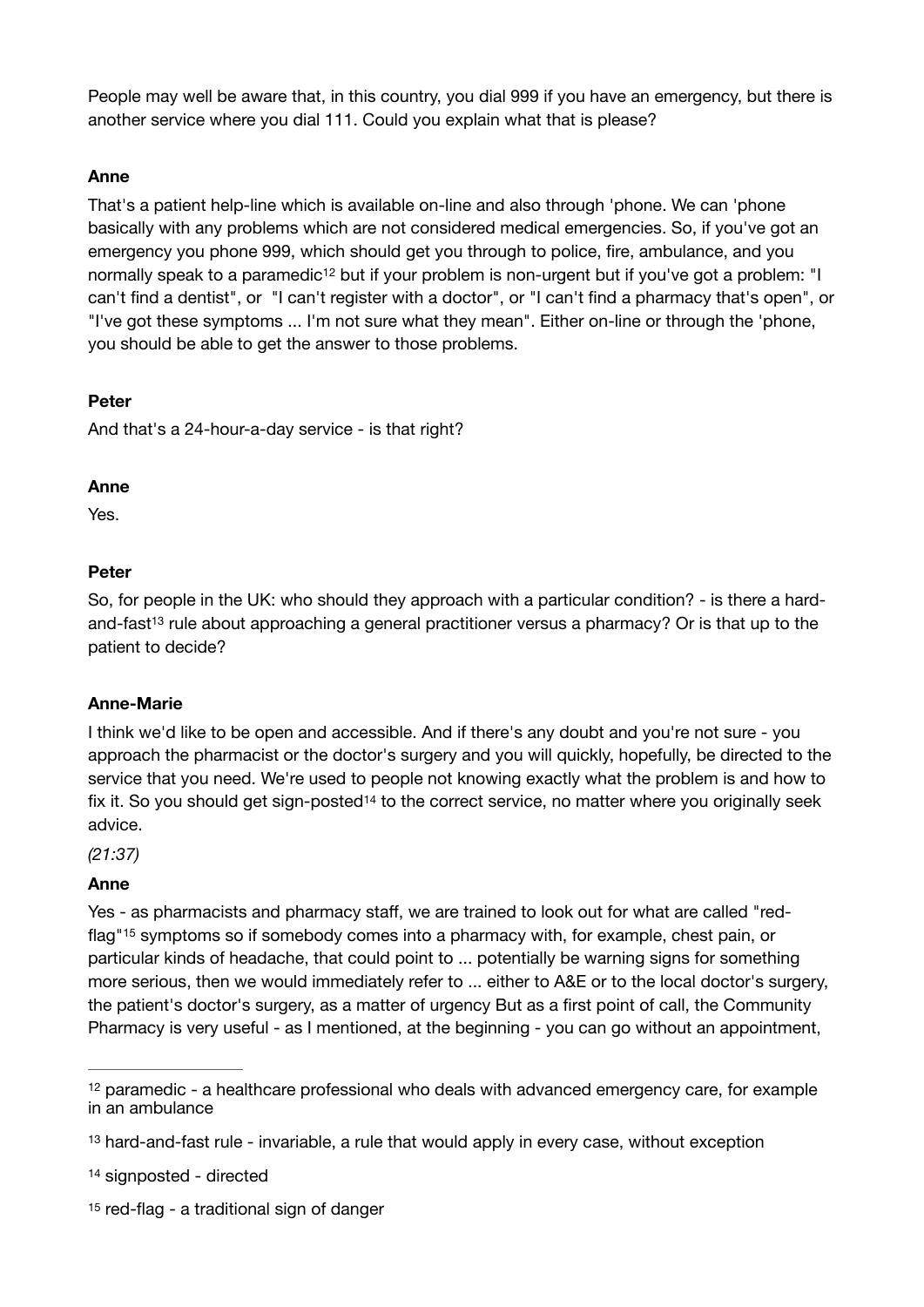very often it's local to where you live or where you work, and it's available out-of-hours - in the evening, quite often until late, and at weekends, and we can usually help with, what are called: minor ailments - either by recommending, sort of, no treatment at all and just reassuring patients that it is something quite minor, self-limiting, or it can be treated with something they've already got at home, or potentially selling them some medication, to help with the condition.

We can also give advice about prescription medication - so we are the experts in the medicine. Not necessarily for diagnosis, we hand that over to the GP, but as far as medication goes, a lot of patients are worried about potential side-effects with medication, whether the medications go together, the interaction between medications, and I would say that's the kind of thing that a community pharmacist or a practice pharmacist can advise on - and with long term conditions such as heart conditions, cardio-vascular, blood pressure, diabetes, we are trained in those conditions to give on-going advice for the patient to self-care and make the most of the medication that they're on, to make sure that they are taking it appropriately.

## **Peter**

Anne-Marie and Anne - thank you so much for coming on the podcast today.

#### (*Music) (24:08)*

#### **Mark**

#### **Language Support**

This is the part of the podcast where we choose some of the words or phrases from this episode and explain them.

Early on in this episode, we referred to the fact that in order to register at a Doctor's you need a **form of ID.** ID is short for "Identification" and a form of ID - a form of Identification could be, for example, a passport or a driving licence, Many countries around the world will actually have an identity card. We don't have those in the United Kingdom.

Later on, we refer to finding a pharmacy or a chemist on the **High Street**. "High Street" is just the name for a main street in a town - it's often called a "High Street" where most of the shops are.

So, then when we were talking about how doctors and pharmacists work together - there was the idea of a **prescription.** Now a prescription is a written instruction or order, normally from a doctor to a pharmacist or a chemist, to provide medicine for a patient. In the old days, they were always written down - in this episode, we refer to the fact that much of it, these days, is done on-line, through the computer and the internet.

And, related to that, is the idea that giving out the medicine is known as **dispensing** - so to dispense medicine is to provide or to give out. The word **to dispense - the verb** - does have another meaning in English, as well. It means to get rid of, or do without, so you could, in a meeting, for example, say "we'll dispense with the introductions" - so we won't bother to introduce ourselves, we'll get straight on with the meeting.